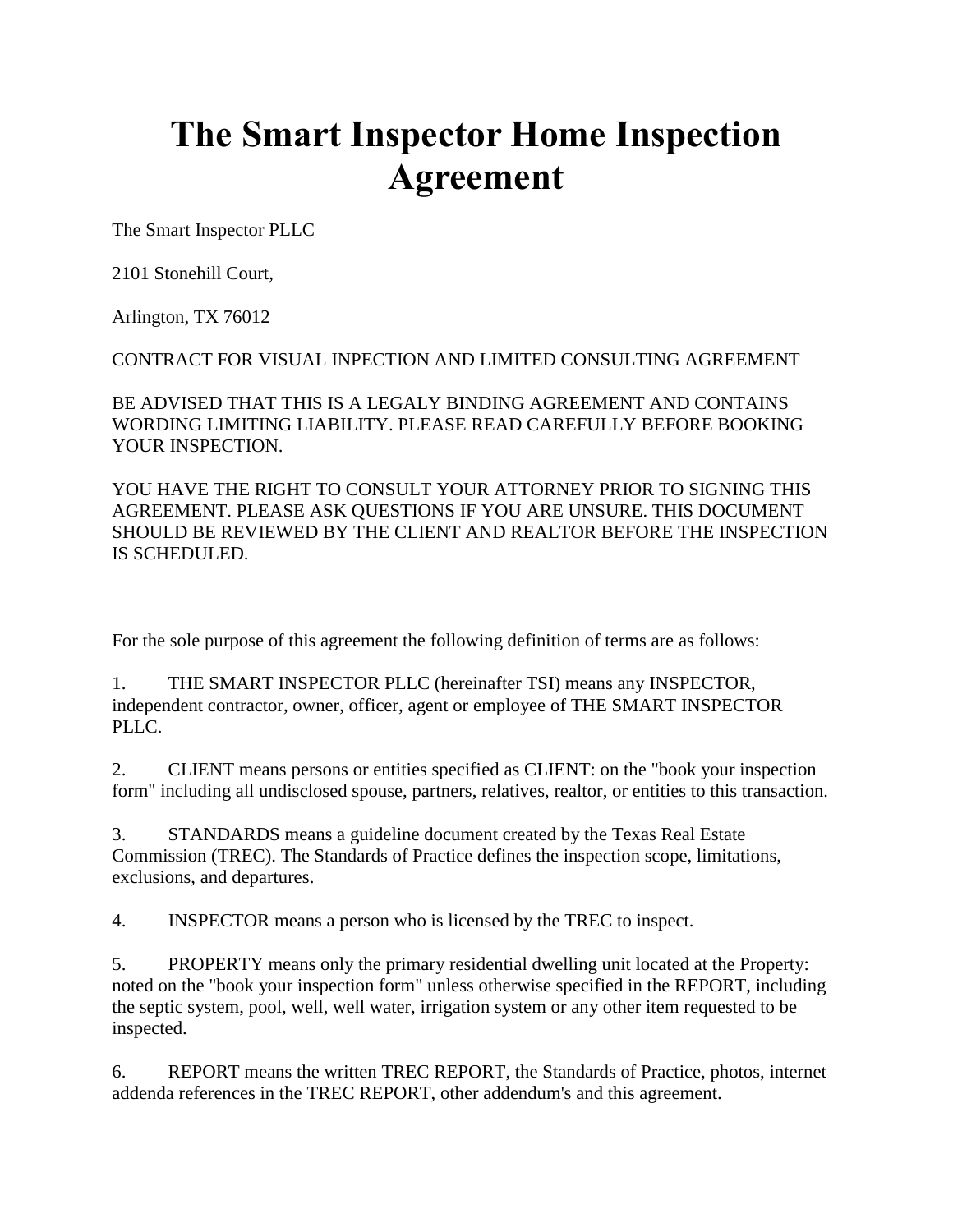7. BOOK YOUR INSPECTION FORM " means the form that the client or realtor submitted on The Smart Inspector website to book the inspection(s).

SUBJECT TO THE FOREGOING TERMS THE PARTIES AGREES TO AS FOLLOWS;

1. THE CLIENT represents and warrants that CLIENT has secured all approvals necessary for the Inspector to conduct the inspection of the property.

2. If TSI performance of this agreement is prevented in whole or part, by any cause, then TSI shall be excused from this agreement and held harmless.

3. In consideration for the Inspection Fee paid to TSI by the CLIENT, TSI shall provide the services of an INSPECTOR to perform a limited visual inspection of the property using Standards of Practice Promulgated by TREC. The inspection is for the following services:

List of what is included in the inspection - scope of services

\_\_\_\_\_Current Texas Real Estate Commission guidelines as provided in the preamble to TREC form 7-6.

\_\_\_\_\_ Any additional services shall be an additional cost to the CLIENT and are specifically not included in the inspection or are in addition to the normal inspection.

List of what is not included in the inspection

Mold and related problems,

\_\_\_\_\_ Structural integrity that is based on a professional engineering analysis,

\_\_\_\_\_ Radon Gas,

**Termites/wood destroying insects and organisms,** 

\_\_\_\_\_ Swimming pools and spas,

**Termite inspection,** 

 $(Other)$ 

4. The inspection should be noted as visual only, the inspector is not offering or performing any engineering or architectural services. Professional engineering and architecture require specialized formal education and state licensing. The STANDARDS define the scope and limitations of the inspection. The inspection is limited in time and scope. The inspection is solely an attempt to identify obvious adverse material deficiencies that, in the opinion of the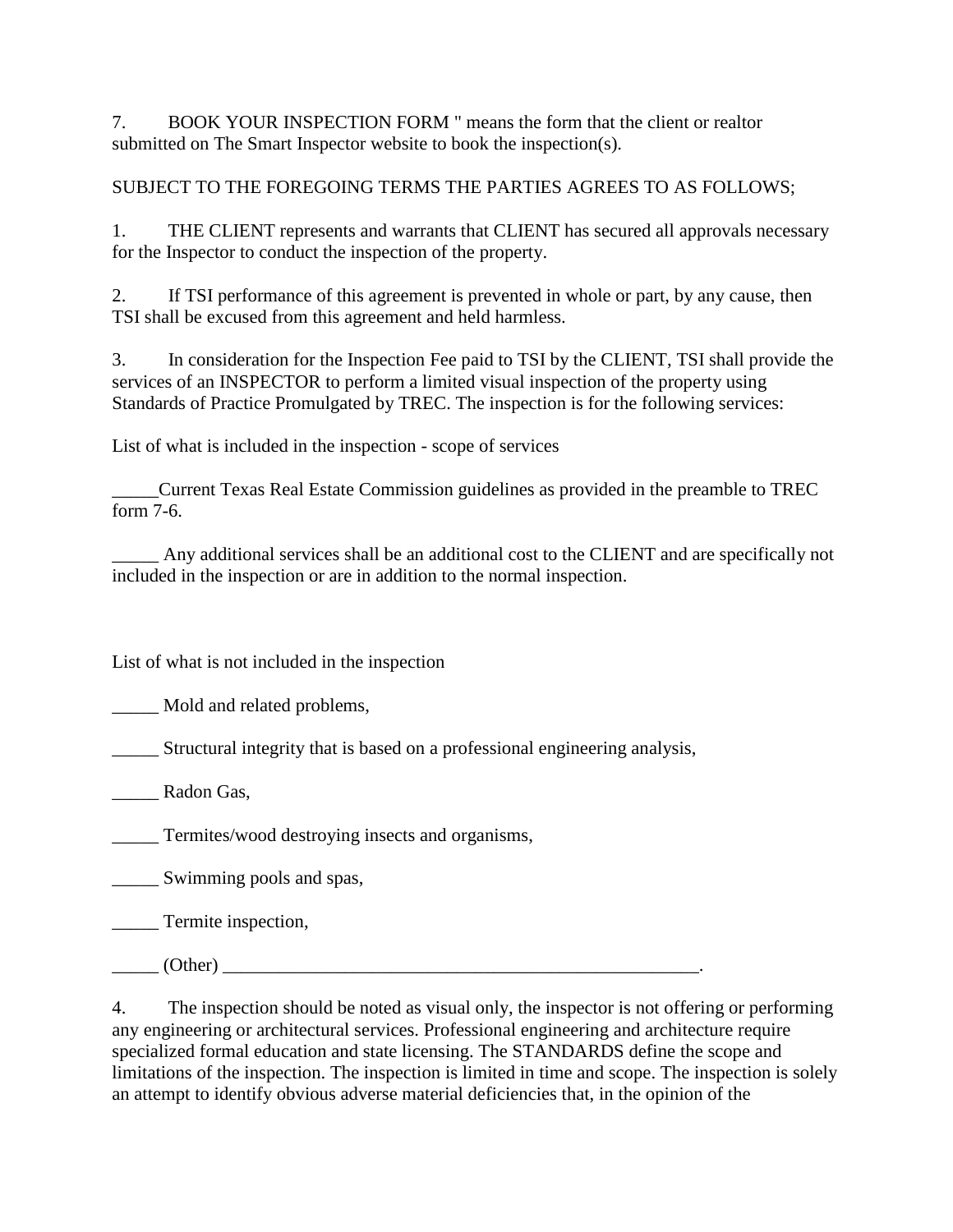INSPECTOR, significantly affect the performance of the item inspected. The visual inspection addresses obvious conditions at readily accessible areas which exist at the time of inspection and are recognized and subsequently judged to be deficient by the INSPECTOR. Items are operated using only normal controls or modes if, in the opinion of the INSPECTOR, consequential damage will not occur. The INSPECTOR shall not move personal or stored items to access obstructed areas; any such effort is partial in context. Discovery of deficiencies where evidence is discrete, implied or requires observation from multiple perspectives are beyond the scope of this inspection but may be commented on if recognized. The INSPECTOR is acting as a generalist and not an expert regardless of any specialty license, certification, or degree the INSPECTOR may have.

5. The REPORT provided by TSI provides good-faith opinions or advice concerning the need for repair or replacement of certain observable items. The report will comply to Texas Real Estate Commission (TREC) guidelines, currently as provided in TREC form 7-6. The opinions are not statements of fact. This Consulting Agreement is in full effect by the CLIENT signing or receiving the report, the CLIENT understands that the services provided by the INSPECTOR fall within the Professional Services Exemption of the Texas Deceptive Trade Practices Act (DPTA) and agrees that no cause of action exists under the DTPA related to the services provided. TSI expressly reserves the right to revise opinions as information changes and welcomes further relevant information.

6. The INSPECTORs opinions may not reflect the total extent of defects or damage; defects that have been cosmetically masked to impair detection or which are discrete; conditions in inaccessible areas; defects that may have or could have been disclosed by a Sellers Disclosure or an inspection performed by an Engineer, Specialists; defects that may have or could have been disclosed by an inspection using special tools; deficiencies that may become evident later under different conditions and usage.

7. CLIENT agrees to carefully read the REPORT, the Standards of Practice, and any photos or addendum prior to purchase. Oral opinions provided by the INSPECTOR are partial in context and superseded by the written REPORT. CLIENT is advised to have REPORTed items investigated by appropriate experts prior to purchasing the property.

8. INSPECTOR may provide gratuitous limited comments about wood destroying insects in the Home Inspection REPORT; however, TSI is not licensed to do WDI Inspections, and does not do them. As a convenience to our customers, we will schedule a WDI Inspection with a licensed Pest Control Company if the client so desires. CLIENT is advised that almost all homes experience termites.

9. Exclusivity: CLIENT gives permission to INSPECTOR to distribute and discuss REPORT findings with parties related to this transaction, including real estate agents. The Inspection and Report are for the sole and exclusive use and possession of the named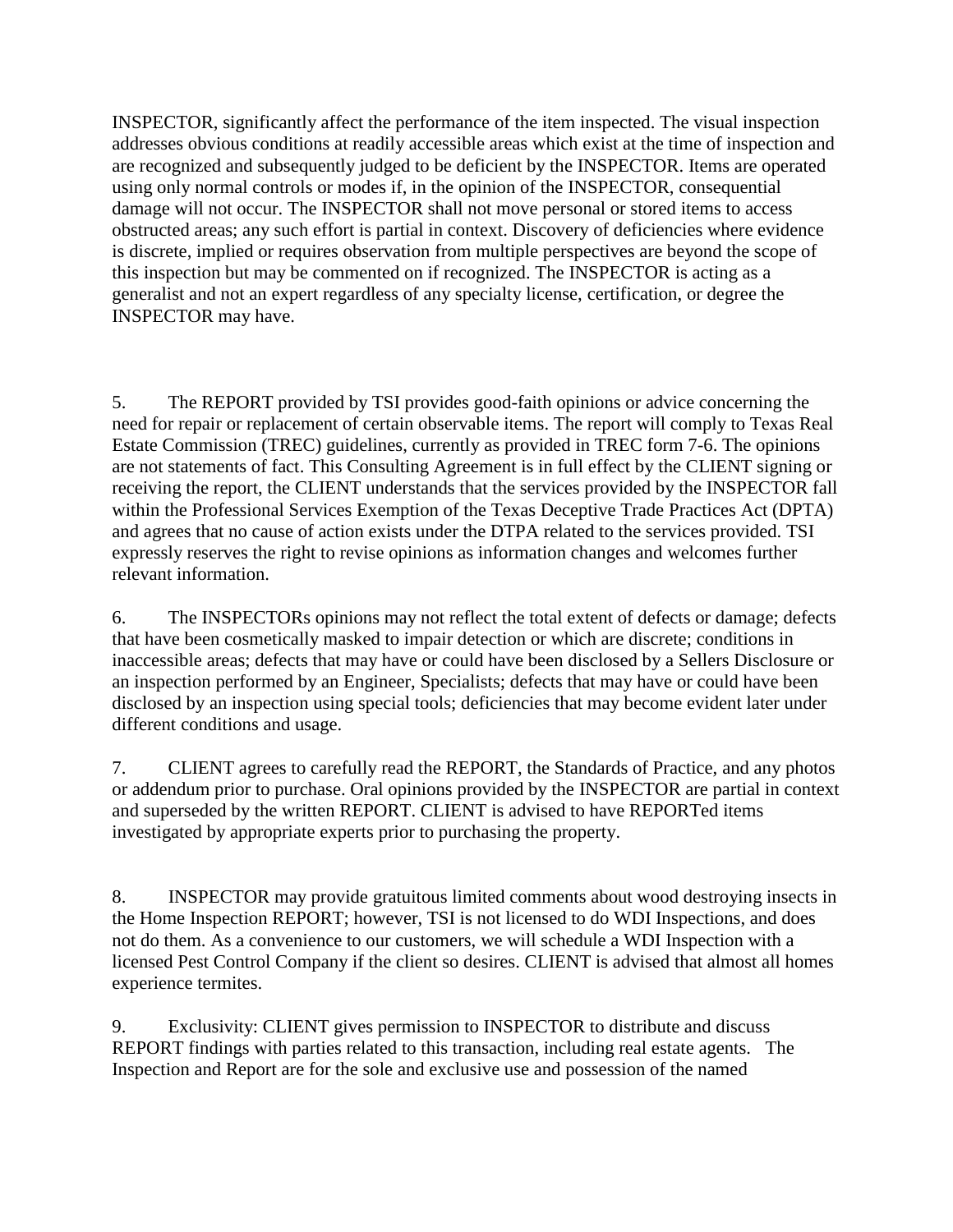consumer/CLIENT; and, that others should not rely upon the report including future purchasers. The report is time sensitive and for the purposes of the immediate transaction.

10. CLIENT agrees to be fully responsible for themselves and any guests of the CLIENT during the inspection. CLIENT is advised that ladders and areas such as roofs, attics, or crawl spaces are unsafe.

11. Limitations and Exclusions: CLIENT is advised, that unless specified in the REPORT,

(1) INSPECTOR does not inspect items other than those listed in the Standards of Practice; anything buried, hidden, latent, or concealed; cosmetic or aesthetic conditions; automated or programmable control systems, automatic shut-off, photoelectric sensors, timers, clocks, metering devices, signal lights, lightning arrestors, remote controls, security or data distribution system. (2) INSPECTOR does not REPORT: past repairs that appear or are judged by the INSPECTOR to be effective and workmanlike; finish damages that are unlikely to affect performance or unrelated to water penetration. (3) INSPECTOR does not determine: the priority, significance, or ramification of deficiency discoveries; conditions prior or subsequent to inspection; insurability, warrant ability, habitability, adequacy, capacity, reliability, marketability, operating costs, recalls, life expectancy, age, insulation characteristics, energy efficiency, thermostatic operation, code compliance, utility sources, manufacturer or regulatory requirements; presence or absence of pests or wood-destroying organisms; presence, absence or risk of any environmental pathogen (e.g. mold, mildew, fungi), carcinogen, toxin or poison; types of wood, preservative treatment or fastener compatibility. (4) INSPECTOR does not warrant: absence of leakage; future performance of any item. (5) INSPECTOR does not operate or inspect items requiring use of codes, keys, combinations or other such devices including shutoff, safety or stop valves; designate conditions as hazardous or safe; recommend or provide engineering, architectural, appraisal, mitigation, physical surveying, realty or instructions, repair plans, cost estimates, disclosure documents, or other REPORTs; operate or verify inaccessible drain systems, recirculation or sump pumps, pressure or pressure regulation devices; remedy conditions preventing inspection of any item; apply open flame to operate any appliance; turn on decommissioned equipment, systems, or utility services; walk on roofs where eave is higher than 10 feet from ground; access steep roofs or roofs that are slippery or where damage may occur; enter crawl space areas lower than 18 inches below the joists. CLIENT agrees that any comment by INSPECTOR regarding these limitations is partial in context, gratuitous and does not establish precedent. Many more limitations and exclusions are contained in the Texas Standards of Practice REPORT and addenda.

12. Attorney Fees: CLIENT agrees that in the event any dispute or controversy arises as a result of this agreement, and the services provided the INSPECTOR is entitled to recover all reasonable and necessary attorney's fees and costs incurred by that party. CLIENT agrees to pay all of INSPECTORs fees if they do not prevail on all claims. CLIENT agrees to reimburse INSPECTOR for any professional liability deductible, up to \$5000.00, within 30 days of any claim payment to the CLIENT.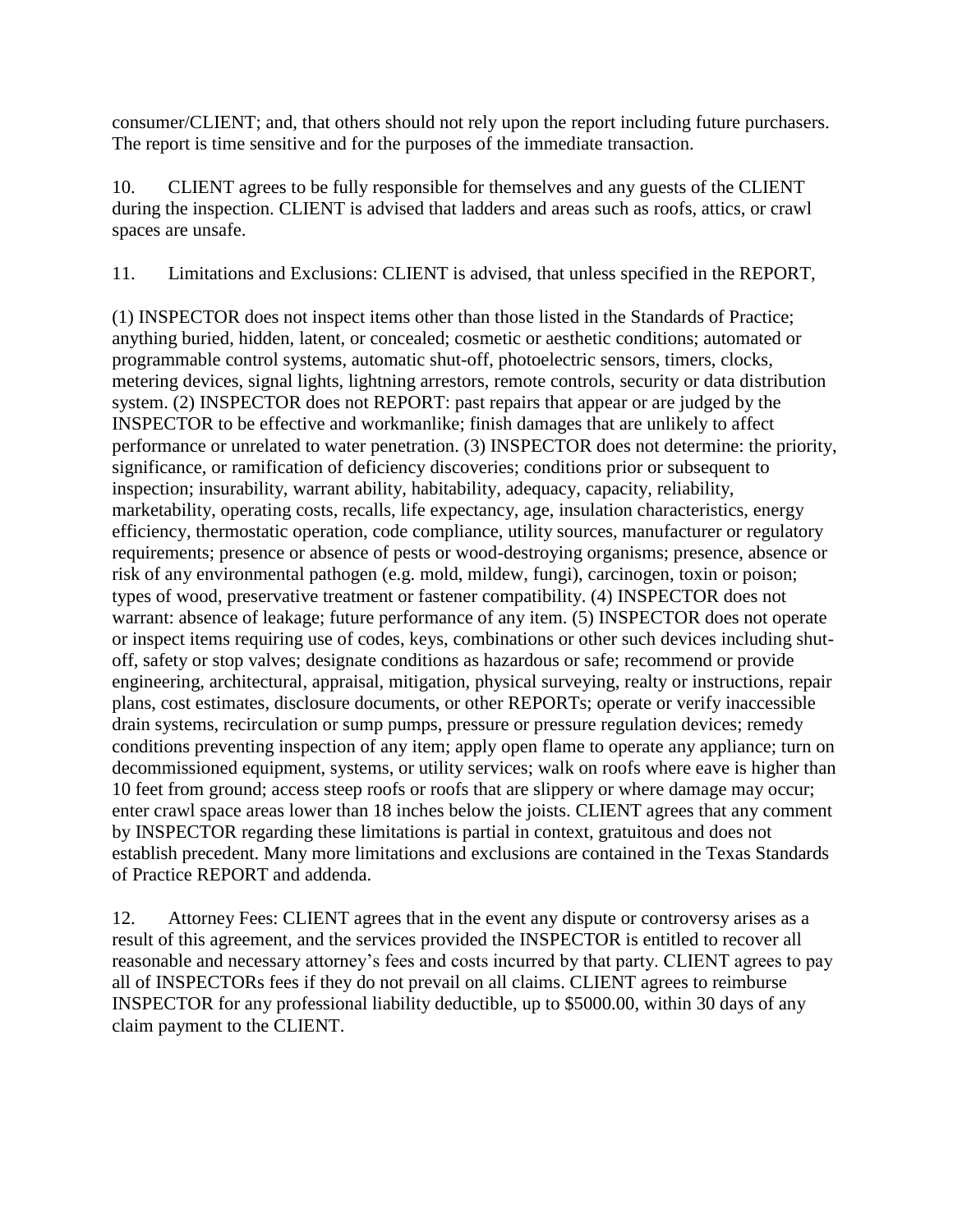13. If any portion of this agreement is found to be invalid or unenforceable by any court or arbitrator, the remaining terms shall remain in force between the INSPECTOR and the CLIENT(S).

14. By signing this agreement, CLIENT authorizes INSPECTOR to provide your contact information (including telephone number) to a third party service provider (TPSP) in order to offer you additional value-added services. CLIENT agrees to waive and release any restrictions that may prevent the TPSP from contacting you (including by telephone) regarding utility survives, home care, special home alarm system offers, etc.

15. Disclaimer or Warranties: No guarantee or warranty. The CLIENT understands and agrees that INSPECTOR makes no guarantee or warranty, express or implied, as to any of the following: (1) That all defects have been found or that the INSPECTOR will pay for repair or undisclosed defects; (2) That any of the items inspected are designed or constructed in a good and workmanlike manner; (3) That any of the items inspected will continue to perform in the future as they were performing at the time of the inspection; and (4) That any of the items inspected are merchantable or fit for any particular use. The parties agree that there is no warranty for the professional opinions of the inspector compared to no warranty for the systems and items themselves inspected.

16. CLIENT agrees to pay the fees NO LESS than the pricing structure noted on www.thesmartinspector.com. If CLIENT provides INSPECTOR with credit card information, this agreement gives permission to INSPECTOR to process the card for the agreed fee plus a 3% convenience fee. Payment is due at the time of inspection and prior to REPORT delivery, unless otherwise agreed. Deferred payments are subject to a \$30 handling fee. The report will not be sent until the inspection(s) are paid for in full. Current estimates of service are as follows;

Fees per square feet

- a) 1999 square feet or lower =  $$325$  (Initial Estimate),
- b) 2000 to 3000 square feet  $= $375$  (Initial Estimate),
- c) 3000 to 3499 square feet  $= $425$  (Initial Estimate),
- d) 3499 to 3999 square feet  $= $475$  (Initial Estimate),
- e) 4000 to 4499 square feet =  $$525$  (Initial Estimate),
- f) 4500 to 4999 square feet =  $$575$  (Initial Estimate),
- g)  $5000$  to 5499 square feet = \$725 (Initial Estimate),
- h) 5500 to 5999 square feet  $= $775$  (Initial Estimate),
- i) 6000 to 6499 square feet =  $$825$  (Initial Estimate),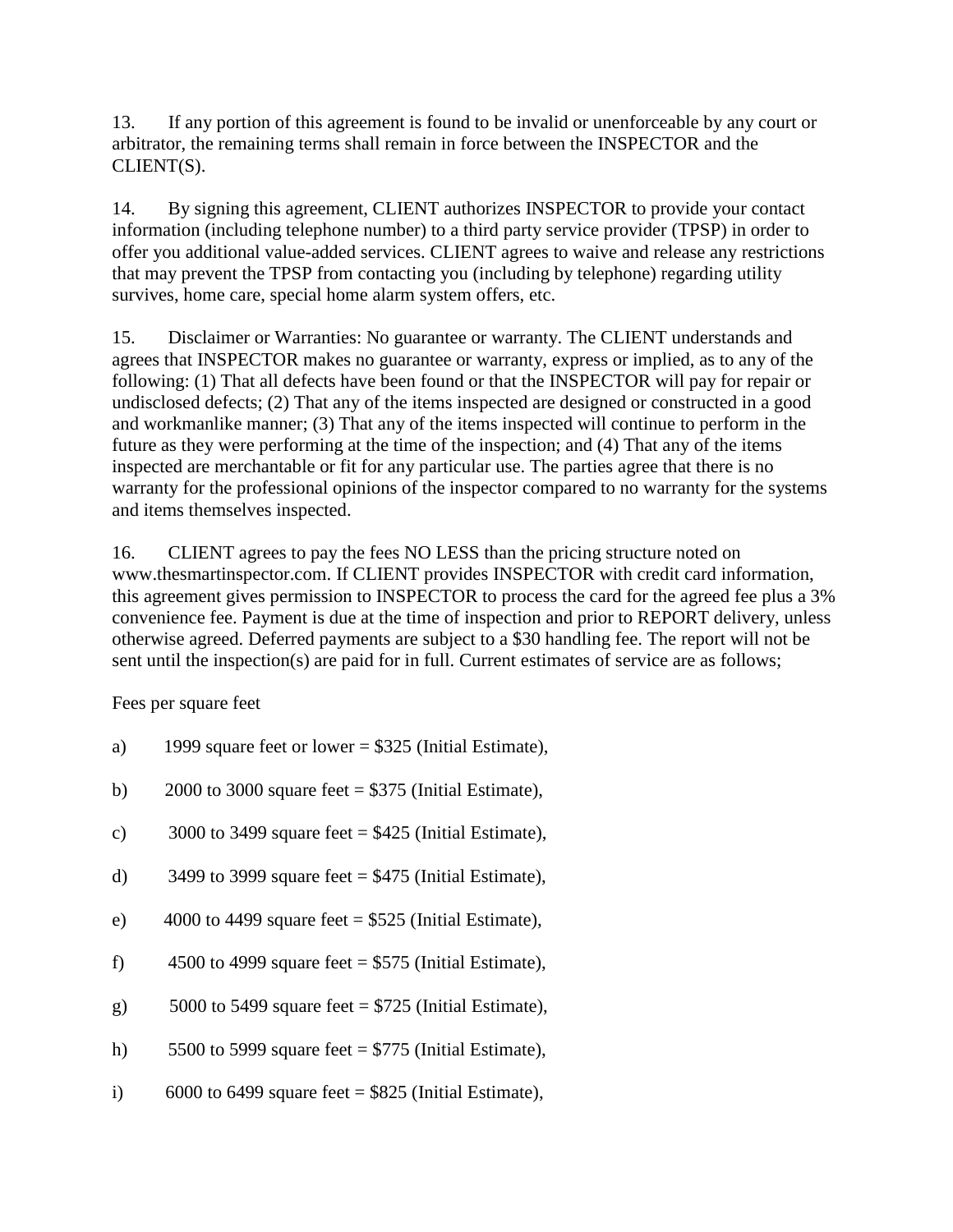j) 6500 to 6999 square feet  $=$  \$875 (Initial Estimate),

k)  $7000 + \text{square feet} = $1000$  for first 10 hours  $+ $100/$  per additional hour, (Initial Estimate).

Additional fees per house requirements or condition

a) House  $< 20$  years  $= +\$0$  (Initial Estimate),

b)  $20 - 29$  years old  $= +\$25$  (Initial Estimate),

c)  $30 - 39$  years old  $= +\$50$  (Initial Estimate),

d)  $40 - 49$  years old  $= +\$75$  (Initial Estimate),

e)  $50+$  years old  $= +\$100$  (Initial Estimate),

f) Sprinkler systems inspection  $= +\$50$  (Initial Estimate),

g) Pool Inspection  $= +\$100$  (Initial Estimate),

h) Crawl Space  $= +\$75$  (Initial Estimate),

i) WDI Inspection, performed by a 3rd party  $= +\$125$  (Initial Estimate)

All prices provided are estimates and subject to changes on the web site and subject to changes per each individual property requirements or conditions. The parties will agree in writing or by electronic approval of any other estimates.

17. CLIENT agrees that prior to taking any action, legal or otherwise, CLIENT shall:

(1) Submit a written claim to INSPECTOR within (10) days of the deficiency discovery to the address on the top of this agreement. The written claim shall describe the suspected deficiency.

(2) Allow TSI, their agent or legal representative to perform a re-inspection of deficiencies stated in the claim.

(3) Agree not to disturb or repair the disputed item prior to a re-inspection except in cases where injury or subsequent property damage may occur. Any claim must be presented within one (1) year from the date of the inspection. INSPECTOR shall have no liability for any claim presented one year or more after the date of the inspection.

(4) The CLIENT will not slander the reputation of TSI until the claim is completely resolved or CLIENT may be liable for punitive damages.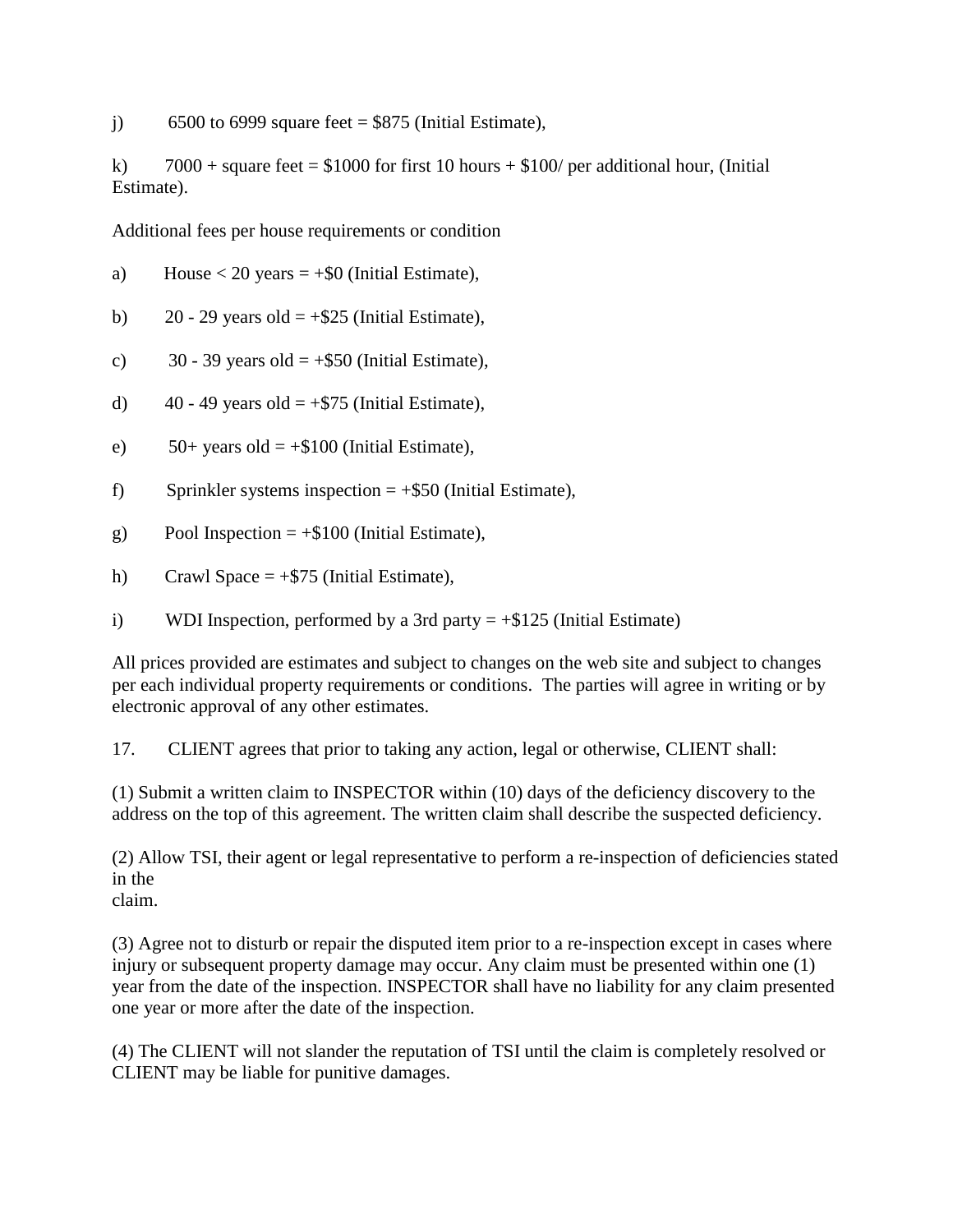(5) If a claim has been resolved details of that claim will remain between the CLIENT and TSI and not shared publicly.

18. LIMITATION OF DAMAGES, both parties acknowledge in advance the difficulties of determining the amount of damages if there is a contractual breach. The CLIENT agrees to liquidated damages equal to double  $(X2)$  the inspection fee as liquidated damages for breach of contract. This liquidated amount is to cover the loss and to avoid the need for a later calculation or contest and is binding on the CLIENT.

19. Cost of repair estimates if provided by the inspector are good faith estimates and shall not be considered binding on the inspector. The CLIENT specifically acknowledges that any estimates provided are provided for informational purposes only and bares no risk or warranty by the inspector.

20. NOTICE TO CONSUMERS AND SERVICE RECIPIENTS: A recovery fund is available for aggrieved persons through the Texas Real Estate Commission P.O. Box 12188, Austin, TX 78711-2188 800-250-8732 or 512-459-66544 LIMITATIONS OF LIABILITY: By booking your TSI inspection and receiving your inspection report, CLIENT is agreeing to this agreement, CLIENT understands, agrees, and acknowledges that the Inspection Fee paid to TSI is small relative to the risk of liability associated with performing home inspections. CLIENT acknowledges that without the ability to limit liability TSI would be forced to charge CLIENT much more than the Inspection Fee agreed upon. CLIENT acknowledges being given the opportunity to have this Agreement reviewed by counsel of their choosing and further acknowledges that opportunity of hiring a different INSPECTOR to perform the Inspection. By booking your inspection, receiving the inspection report, and/or this Agreement, CLIENT agrees that TSI and insurance total liability is limited to the amount of the Inspection Fee paid and this liability shall be exclusive. DISPUTE RESOLUTION: Any dispute, controversy, interpretation, or claim, including claims for but not limited to, professional liability, insurance compensation, breach of contract, any form of negligence, fraud, or misrepresentation arising out of, from, or related to the inspection and inspection REPORT shall be submitted for final and binding arbitration under the Rules and Procedures of the Expedited Arbitration of Home Inspection Disputes of Construction Arbitration Services, Inc. (www.casusa.org) pursuant to Chapter 171 of the Texas Civil Practice & Remedies Code and in accordance with the arbitration agreement. This Service Agreement, the Texas Standards of Practice, and the REPORT shall govern the dispute and any settlement.

## BY BOOKING YOUR INSPECTION AND/OR RECEIVING THE REPORT, THE CLIENT ACKNOWLEDGES THAT THEY HAVE READ THIS CONTRACT; THAT CLEINT